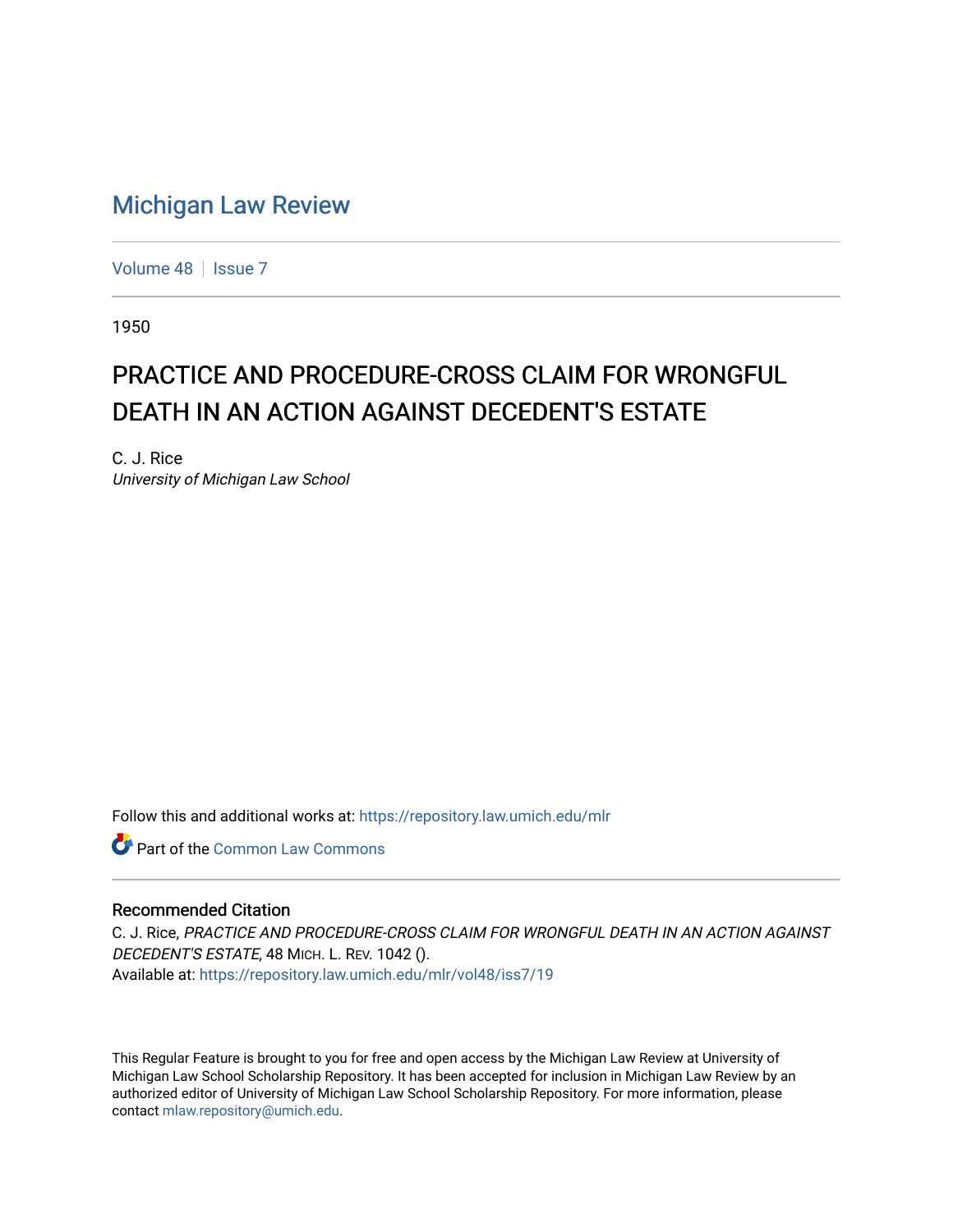PRACTICE AND PROCEDURE-CROSS CLAIM FOR WRONGFUL DEATH IN AN ACTION AGAINST DECEDENT'S EsTATE-Plaintiff's truck, driven by an agent, was involved in a collision with an automobile driven by defendants' intestate. The driver of the automobile was killed and plaintiff brought a damage action against his administrators. The trial court disallowed a cross claim brought by the administrators for the benefit of statutory beneficiaries. This cross claim was prosecuted under the wrongful death act and under a statute which permitted a defendant in a tort action to file a cross claim for damages arising out of the same transaction. Plaintiff objected to the cross claim on the ground that it was prosecuted by defendants in a different capacity than that in which they were sued. On review, *held,* reversed. The cause of action pursued in the cross claim was the same as the decedent would have had had he lived, and it was the purpose of the cross claim statute to permit questions of fault to be decided in one suit without circuitous approach or delay. *Hoffman v. Stuart*, 188 Va. 785, 51 S.E. (2d) 239 (1949).

It is a general rule of law that actions must be brought by and against the real parties in interest, and that joined claims and cross claims must be between the same parties and between them in the same capacity. Nevertheless, a majority of courts permit a plaintiff to join a cause of action for the benefit of decedent's estate with one for the benefit of beneficiaries under a wrongful death act although these causes are prosecuted by the administrator in different capacities.1 The few cases in which a defendant administrator has sought to cross claim as representative under a wrongful death act are in accord with the principal case.<sup>2</sup> There are two classes of statutes that change the common law with respect to the effect of death

devolution made at the time of the donor's death." State v. Pabst, 139 Wis. 561 at 591, 121 N.W. 351 (1909); State ex rel. Davis v. State Bd. of Equalization, 104 Mont. 52, 64 P. (2d) 1057 (1937). Cf. Succession of Tanner, (La. App.) 24 S. (2d) 642 (1946).

20 See the dissenting opinion in Decker v. Fowler, 199 Wash. 549 at 558, 92 P. (2d) 254(1939).

1 Nemecek v. Filer and Stowell Co., 126 Wis. 71, 105 N.W. 225 (1905). But cf. Bennett v. Spartanburg Ry., Gas & Electric Co., 97 S.C. 27, 81 S.E. 189 (1914). See also Beauvais v. Springfield Institute for Savings, 303 Mass. 136, 20 N.E. (2d) 957 (1939) and 124 A.L.R. 611 (1940). .

2 In re Oldman's Estate, 264 Mich. 32, 249 N.W. 471 (1933); Buckeye Stages v. Townsend, 28 Ohio Nisi Prius 222 (1930). See also Sillies v. American Stores Co., 357 Pa. 176, 53 A. (2d) 610 (1947).